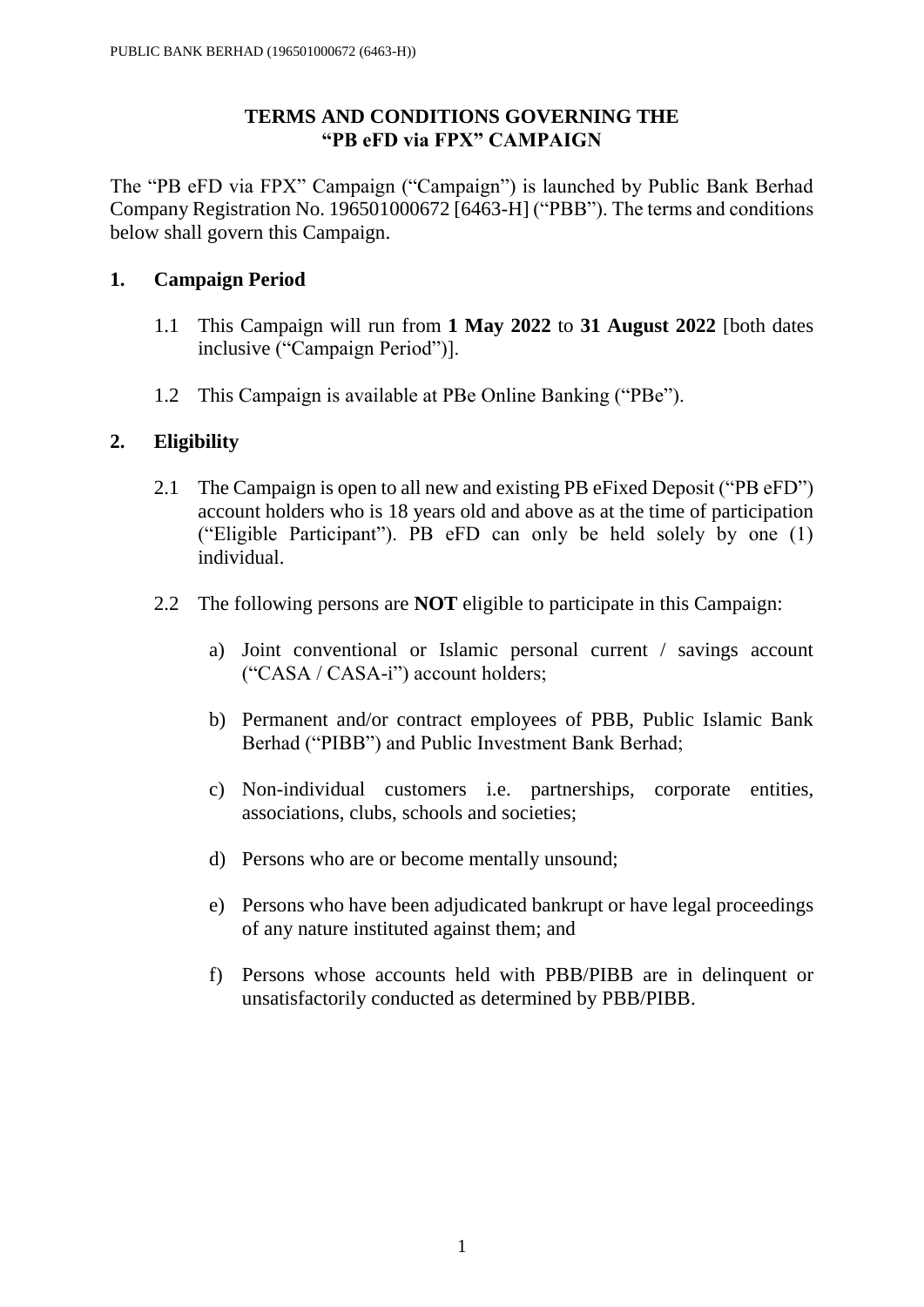## **3. Campaign Mechanics**

- 3.1 The Eligible Product under this Campaign is **PB eFD\*** ("eFD").
	- \* Protected by Perbadanan Insurans Deposit Malaysia up to RM250,000 for each depositor.
- 3.2 Subject to this terms and conditions, Eligible Participants are entitled to enjoy promotional interest rate as stated in the table below for their placement of eFD through fund transfer from other banks via Financial Process Exchanges ("FPX") during the Campaign Period.

| <b>Tenure</b> | <b>Promotional Interest Rates (% p.a.)</b> |
|---------------|--------------------------------------------|
| 6-Month       | 2.30                                       |
| 9-Month       | 2.35                                       |
| 12-Month      | 2.40                                       |

FPX is a secure online payment method that facilitates interbank transfer of funds and it is facilitated by Payments Network Malaysia Sdn Bhd. ("PayNet"). For further details, Eligible Participants may view it at https://www.paynet.my/business-fpx.html

- 3.3 The Eligible Participants' PB eFD must be linked to the Eligible Participants' personal CASA / CASA-i for the purpose of facilitating the placement of the eFD, interest payment and withdrawal of the eFD ("Designated CASA"). For the avoidance of doubt, only selected CASA / CASA-i as determined by PBB from time to time can be selected as Designated CASA.
- 3.4 For placement through FPX fund transfer, the maximum deposit amount per transaction is based on the limit permitted by PBB or the limit permitted by and set with the relevant banks in relation to such transfer, whichever is lower. Any interest payment or withdrawal of the eFD will be credited to the Designated CASA.
- 3.5 Eligible Participants are allowed to make multiple placement through FPX subject to the minimum and maximum placement, details are as follows:

| eFD Placement            |                                |  |
|--------------------------|--------------------------------|--|
| Minimum (RM)             | <b>Maximum (RM)</b>            |  |
| 5,000<br>(per placement) | 2,000,000<br>(per eFD account) |  |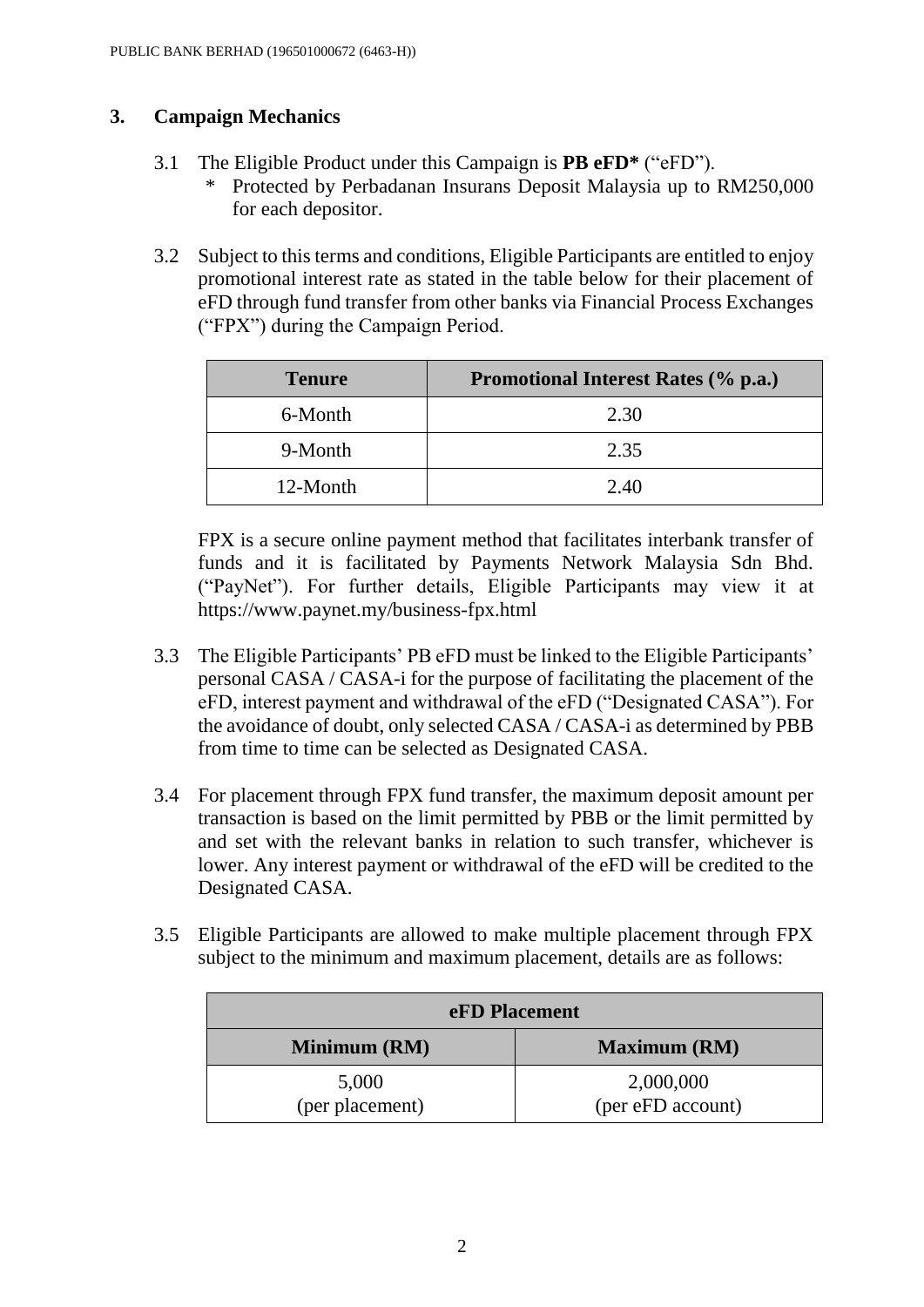- 3.6 The promotional interest rate is only available for eFD placement by using FPX fund transfer made via PBe during the Campaign Period, from six (6) a.m. to eleven (11) p.m., seven (7) days a week, or during such hours as stipulated by PBB at PBe.
- 3.7 The eFD placement via FPX is for **6-month, 9-month or 12-month placement only**. The promotional interest rate is applicable for one (1) cycle only. The eFD will be automatically renewed for 6-month, 9-month or 12 month tenure at PBB's prevailing board rates with the eFD interest added to the principal amount or credited into the Eligible Participant's Designated CASA upon maturity.
- 3.8 Interest is calculated based on the actual number of days.
- 3.9 Upon maturity, the eFD interest will be added to the principal amount or credited into the Eligible Participant's Designated CASA in accordance to PBB's standard operational rules for crediting of eFD interest to Designated CASA.
- 3.10 Withdrawals of PB eFD can only be performed via PBe. The principal sum and interest earned (if any) will be automatically credited into the Designated CASA.
- 3.11 **Deposit placement made under this Campaign which are withdrawn prior to their maturity will not be entitled to any interest.**

**The above condition will remain applicable upon renewal of eFD placements.** 

- 3.12 Partial withdrawal of the eFD placement is **not** allowed.
- 3.13 This Campaign is **not** valid with any other product promotions or campaigns that are concurrently offered by PBB.
- 3.14 Any placement made in eFD under this Campaign is not allowed to be pledged as security for any overdraft or any other facility or financing.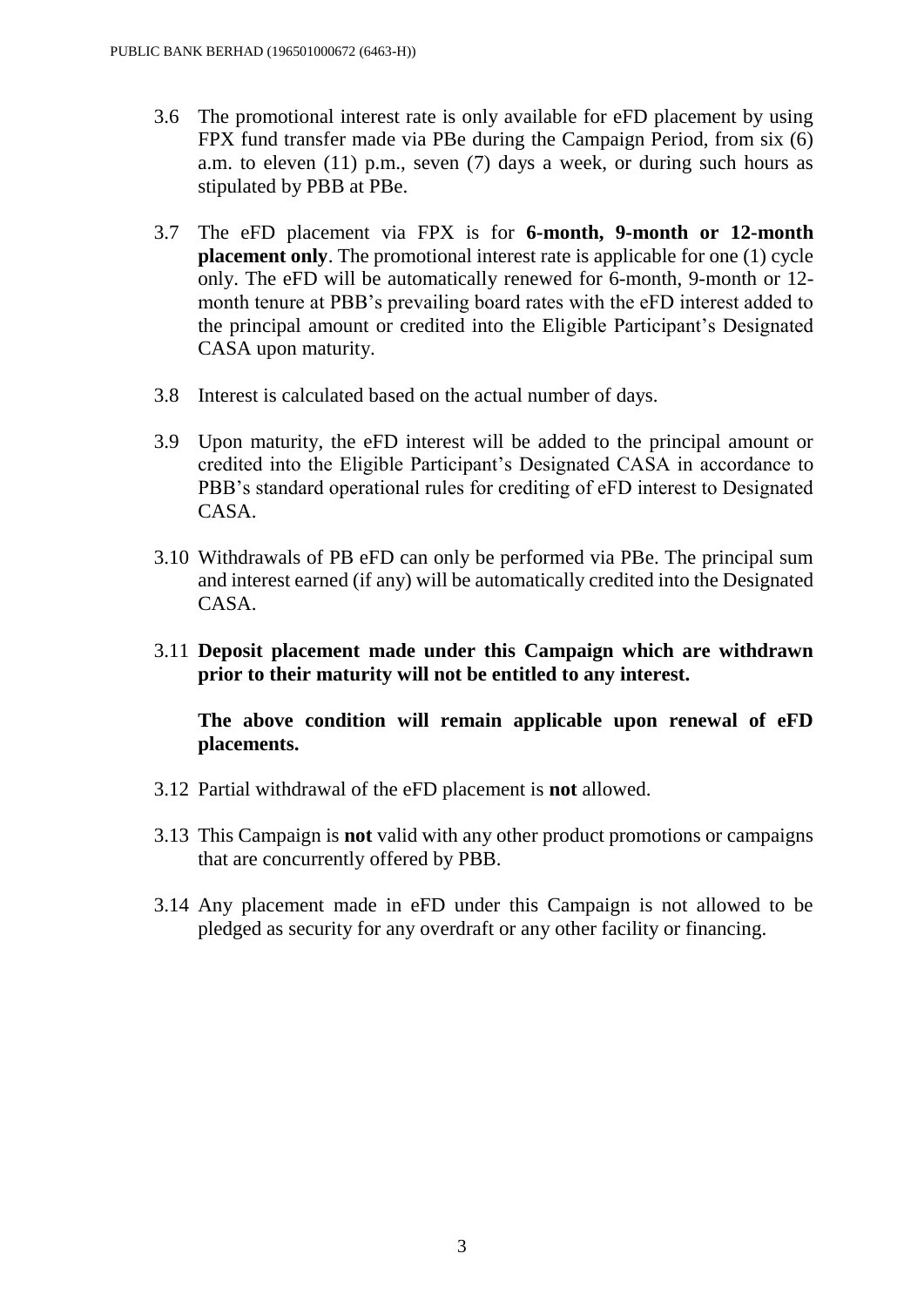#### **4. General Terms and Conditions**

- 4.1 By participating in this Campaign, the Eligible Participant agree to be bound by these terms and conditions, the terms and conditions governing the eFD and the terms and conditions governing CASA/CASA-i (including any amendments, variations and/or revision to such terms and conditions). In the event of any inconsistency between these terms and conditions and the terms and conditions governing the eFD and the terms and conditions governing CASA/CASA-i, these terms and conditions shall prevail for the purpose of this Campaign.
- 4.2 The Eligible Participants acknowledge and agree that the records of transactions maintained by PBB and the decision of PBB in relation to any matter on this Campaign shall be final, conclusive and binding on them. PBB will not entertain any appeals or correspondences from any Eligible Participants and/or third party.
- 4.3 The Eligible Participants agree and grant their consent to PBB to process, collect, use and store all of their information relating to the eFD, CASA/CASA-i for the purpose of this Campaign.
- 4.4 PBB shall not be responsible nor accept any liabilities of any nature and however arising or suffered by the Eligible Participant and/or third parties resulting directly or indirectly from this Campaign unless it is due to PBB's gross negligence or willful misconduct specifically related to this Campaign.
- 4.5 PBB shall not be liable for any misinterpretation or misrepresentation of facts by any unauthorized third party in respect of this Campaign offered and/or published in any mass media, marketing or advertising materials.
- 4.6 To the fullest extent permitted by law, PBB expressly excludes and disclaims any representations, warranties or endorsements, express or implied, written or oral, without limitation to those published in any mass media, marketing or advertising materials, including but not limited to any warranty of quality, merchantability or fitness for a particular purpose in respect of this Campaign.
- 4.7 In the event of any inconsistency between these terms and conditions and any advertising, campaign, promotions, publicity and other materials relating to or in connection with this Campaign, these terms and conditions shall prevail.
- 4.8 PBB reserves the right:
	- a) to add, delete or vary these terms and conditions, from time to time, wholly or in part, by providing twenty-one (21) calendar days prior notice to the Eligible Participant through posting on PBB's website, displaying notice at PBB's branches or any other manner as may be determined by PBB from time to time.